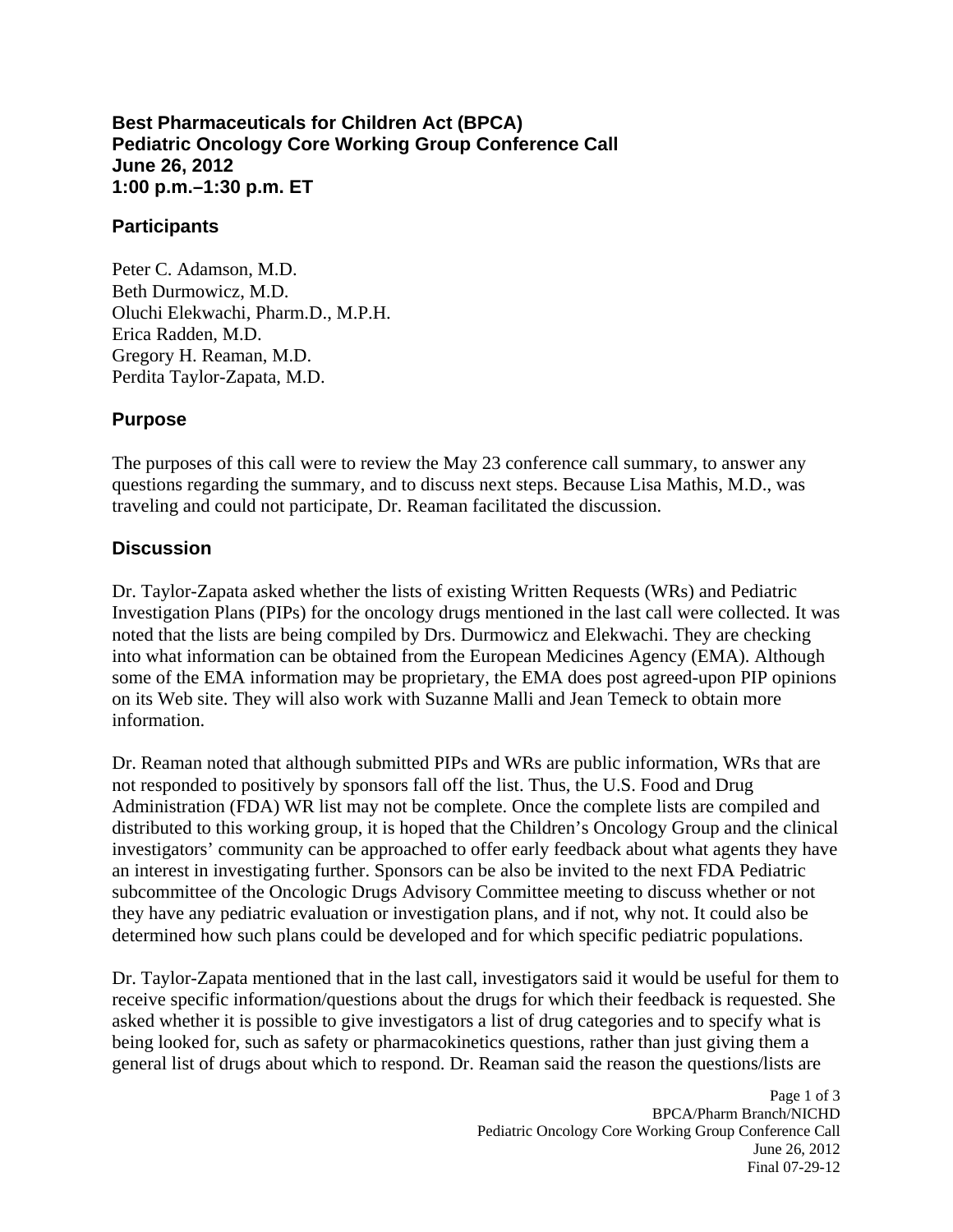general is because the working group is interested in any information about evaluations of these drugs in the pediatric population to determine whether there is any reason to formally investigate these drugs in pediatrics through BPCA. It was hoped that the broader questions would help garner information about which agents may be of interest to the investigator community. If there is interest in a specific agent and if there are in-house applications, recommendations or discussions about developing WRs could occur as early as possible. It was noted that a comment was made in the last call that the United States is behind the European Union (EU) because of PIP timing. Dr. Reaman responded that there are no specifics about when WRs should or can be issued; timing is very flexible, and WRs can be issued at the same time PIPs are being developed if there is actual interest in investigating a particular agent. However, there is no reason to develop a WR if there is no compelling rationale and if interest does not exist within the clinical investigator community. It is important to find out where investigators' interests lie.

# **Possible Agents for Study**

Dr. Reaman said the Review Division came up with some agents that were not discussed in depth during the last call that may be of interest to investigators. These drugs are as follows:

- Sorafenib, an anti-VEGF that could be studied in relation to treating hepatocellular/liver tumors in children.
- TH-302, an alkylating agent whose activity is induced/increased in hypoxic situations. The sponsor is interested in using it to treat soft tissue sarcomas in adults. There are no stated plans for pediatric use, but that could change.
- Ombrabulin, a tubulin binder that may be somewhat specific for vascular endothelial cells; it disrupts the formation of new vessels. The agent may have broader implications, and there is a sponsor plan for developing its use for soft tissue sarcomas.
- Trametinib, a new MEK inhibitor being developed for melanoma treatment.
- Volasertib, a new PK-1 inhibitor/checkpoint inhibitor for adults with acute myeloid leukemia; there is already a pre-nondisclosure agreement application with the sponsor and there has been some communication with the EMA. There is interest in developing a pediatric investigator plan in Europe, and there may be interest in the United States.
- Blinatumomab, an anti-CD3/anti-CD19 BiTE humanized monoclonal agent. The new sponsor is Amgen, but currently there is no WR. It may be possible to work with the company and cooperative groups to develop a WR if there is an interest.
- LDE 225, a hedgehog pathway inhibitor developed by Novartis. There is interest in using it for both adults and children with medulloblastoma. Hedgehog activation rates are higher in adults, even though disease incidence rates are higher in children.
- Prochymal, a biologic agent/stem cell product develop by Osiris Therapeutics for treating children with graft-versus-host-disease post transplant. The agent was approved in Canada and is being marketed there. The FDA was not privy to the Canadian discussions, but it is hoped that some information will come out in the next tri-lateral call with the European Union and Health Canada. It is a class of products that could be brought to the subcommittee for discussion. Patients have been calling about getting access to the drug.